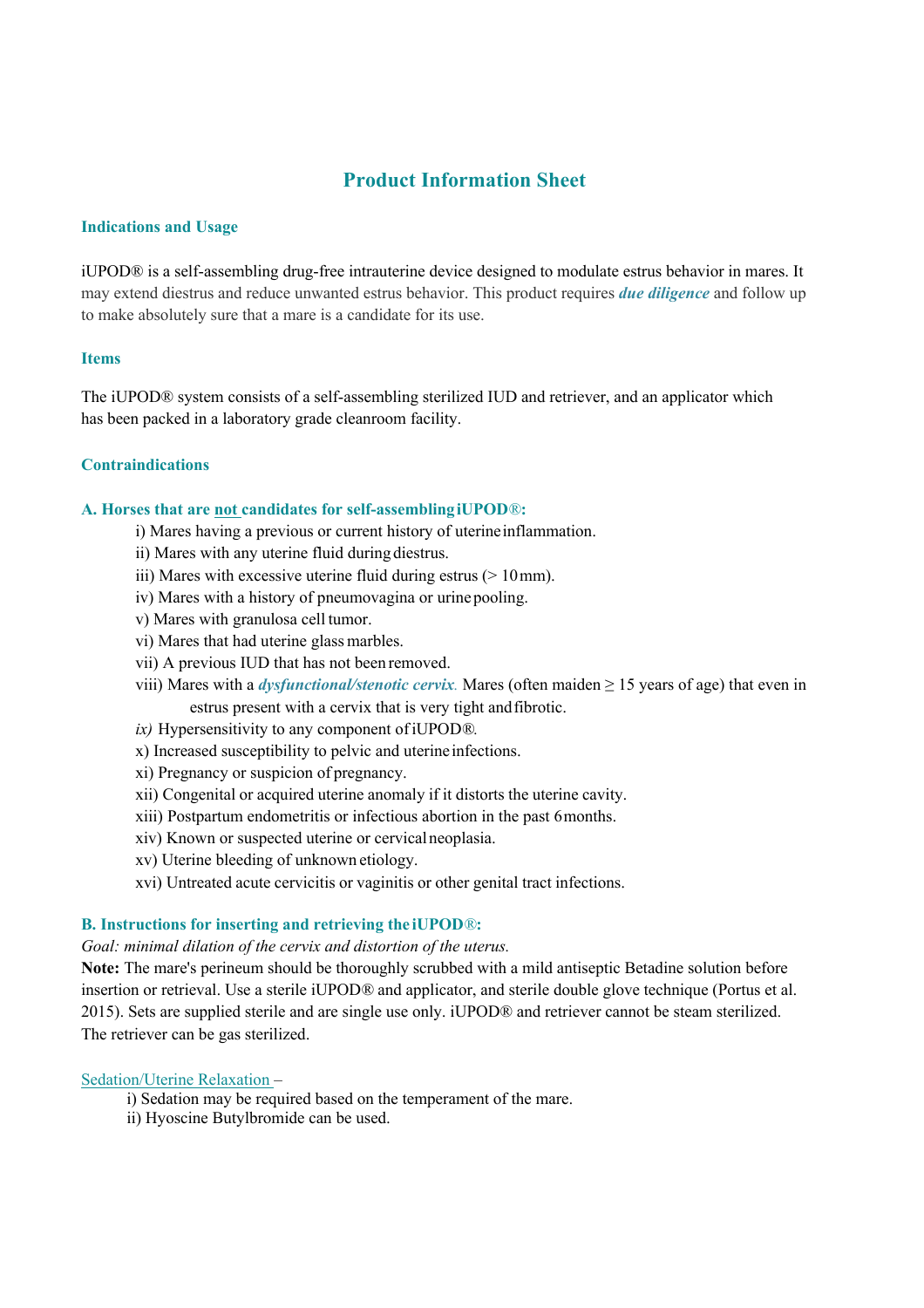#### *iUPOD® Insertion –*

- i) For mares with a pliable cervix e.g., estrus, or within 48 hours post-ovulation, use either the iUPOD*®*  applicator with the 3 units (29x13 mm) loaded in tandem or manual insertion - please see below. The 3 units are pushed through the cervix until just clear the internal cervical os. Check the location of the devices with ultrasound. The iUPOD*®* will self-aggregate in the uterus in a "ring" configuration.
- ii) For mares with a closed cervix e.g., early estrus or diestrus and some mares (e.g., maiden) regardless of the stage of the cycle, insert individual units by hand. To do this, place the 3 units of the iUPOD*®* in one's hand and push them through the cervix one by one. After the last device is pushed through, grab the cervix as it protrudes into the vaginal fornix, lift it up and side to side 2-3 times to make sure all the units slide through the internal os of the cervix. One can confirm this with the index finger.

Note: The devices have been cold sterilized with Chlorhexidine Gluconate 4% solution. You may consider inserting the devices as provided - the residual antiseptic may minimize putative bacterial seeding/contamination during the insertion procedure; rinse with sterile saline; or isopropyl alcohol; or both.

# *iUPOD® Retrieval -*

At the end of the 5-7 month period, induce estrus with an appropriate dose of prostaglandin. Retrieve the iUPOD*®* in mid estrus using the specially designed retriever with the applicator. Note: iUPOD*®* can also be retrieved at any stage of the estrous cycle without using prostaglandins to induce estrus, but that would involve a gentler and slower manual dilation of the cervix. The retriever is attached to a fluorocarbon line and/or umbilical tape. iUPOD*®* is located in the uterus with ultrasound. The applicator (with or without a sanitary sleeve) is inserted loaded with the retriever through the cervix and the uterus swept with the applicator and retriever until contact with the iUPOD*®*. Then, the retriever is pushed slowly into the uterus, making sure the retriever drops into the uterus; One can either i) keep the applicator in the cervix - after retrieving the plunger as one pulls the tag line and feels the iUPOD*®* with the index finger at the end of the applicator, or ii) withdraw the applicator, leaving and holding on to the tag line, before pulling and feeling the weight of the iUPOD*®* attached to the retriever.

### **C. Recommendations:**

It is recommended that the iUPOD*®* is used for 5-7 months at a time during the performance season, when mares are likely to be cycling and able to produce endogenous progesterone, thus ineffective in transition mares.

Ultrasound the mare at least once - especially mares  $\geq 15$  years of age - during this period to confirm: a) the presence of the device (can be done routinely with an external metal detector and b) any excessive accumulation of uterine fluid. These devices are to be used by a licensed veterinarian only! **Disclaimer: This product, for the purpose of modulating estrus behavior in mares, expires within a year. It has a 1-year warranty. This product may not meet everyone's (Owner/Trainers/Veterinarian's) expectations, as it does not contain any drugs that could affect the estrous cycle. Some mares respond to it, some mares do not, and some `mares may show no alteration in the interval between cycles yet, there is an overall improvement for the season in their level of disposition and/or rideability.** https://doi.org/10.1016/j.jevs.2019.02.009 **Note:** In a normal population of mares 8% will fail to ovulate (most likely to recur) affecting the effectiveness of the iUPODs®**. It is recommended that the owner keep a meticulous record of the mare cycles/behavior. A Likert Scale is available at** iupod.org **for the owner's reference.** Any feedback on this procedure/instructions, will be greatly appreciated:  $gradil@i$ upod.org Thank you kindly!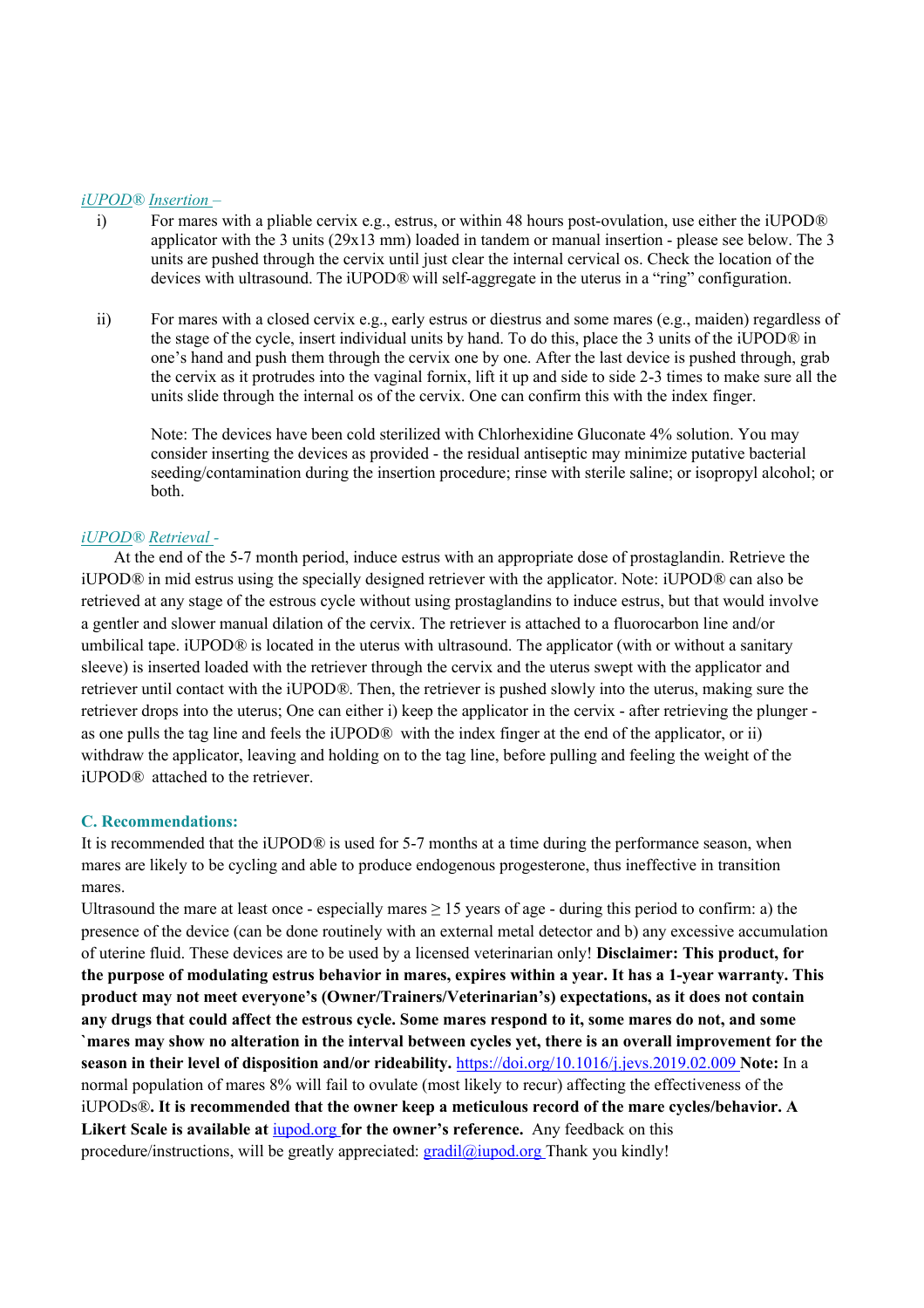# iUPOD*®* IMPORTANT SAFETY INFORMATION

- If a mare has a pelvic infection, gets infections easily, or has certain cancers, don't use iUPOD®.
- iUPOD® is not appropriate for every mare. This product is not recommended for mares with an unhealthy reproductive tract.
- Do not use iUPOD® if there are signs of persistent abdominal/pelvic pain, colic or bloating.
- iUPOD<sup>®</sup> may become attached to, embedded in or go through the wall of the uterus. A migrating device can lead to internal injuries, multiple surgeries, pregnancy loss, and possible sterility. Risk may be increased if inserted in mares with previous uterine/cervical surgery.
	- § *Note: Perforation has never been reported in mares using this device.*
- Pregnancy with iUPOD<sup>®</sup> is uncommon but may cause loss of pregnancy and fertility.
- iUPOD<sup>®</sup> may be partially or completely voided.
- Genital discharge and vulvovaginitis may occur.
- Streptococcal, Klebsiella, Pseudomonas infections have never been reported; However, strict aseptic technique is essential during insertion.
- Remove iUPOD® if pregnancy occurs with IUPOD® in place. If pregnancy occurs, there is increased risk of pregnancy loss, septic abortion (including septicemia, shock and death), premature labor and delivery, and loss of fertility
- iUPOD® does not protect against STD i.e., Equine Viral Arteritis, Equine Coital Exanthema, Contagious Equine Metritis and Dourine; and Equine InfectiousAnemia.
- This is not a complete list of possible side effects with iUPOD®. Other medical events can occur. Please report side effects to the manufacturer/distributor gradil@iupod.org

#### Additional information

- iUPOD*®* is only to be sold and inserted by licensedveterinarians.
- iUPOD*®* is to be used strictly according to instructions (Please see instructions for use Self-Assembling iUPOD® - itemC).
- There is a cap of \$50,000.00 on the value of a horse to be fitted with iUPOD*®*. It will be the owner's responsibility to get extra insurance.
- Date and reference number will be included in the packingslip.
- iUPODs® Composition: magnetic metal core with plasticcoating.
- Single use only.
- For animal use only.
- For intra uterine administration inmares only.
- Storage conditions store at room temperature.
- No special disposal conditions. The material is a natural occurring rare earth mineral wrapped in a Teflon coating.
- Mares actively exposed by stallions will affect the effectiveness of the product.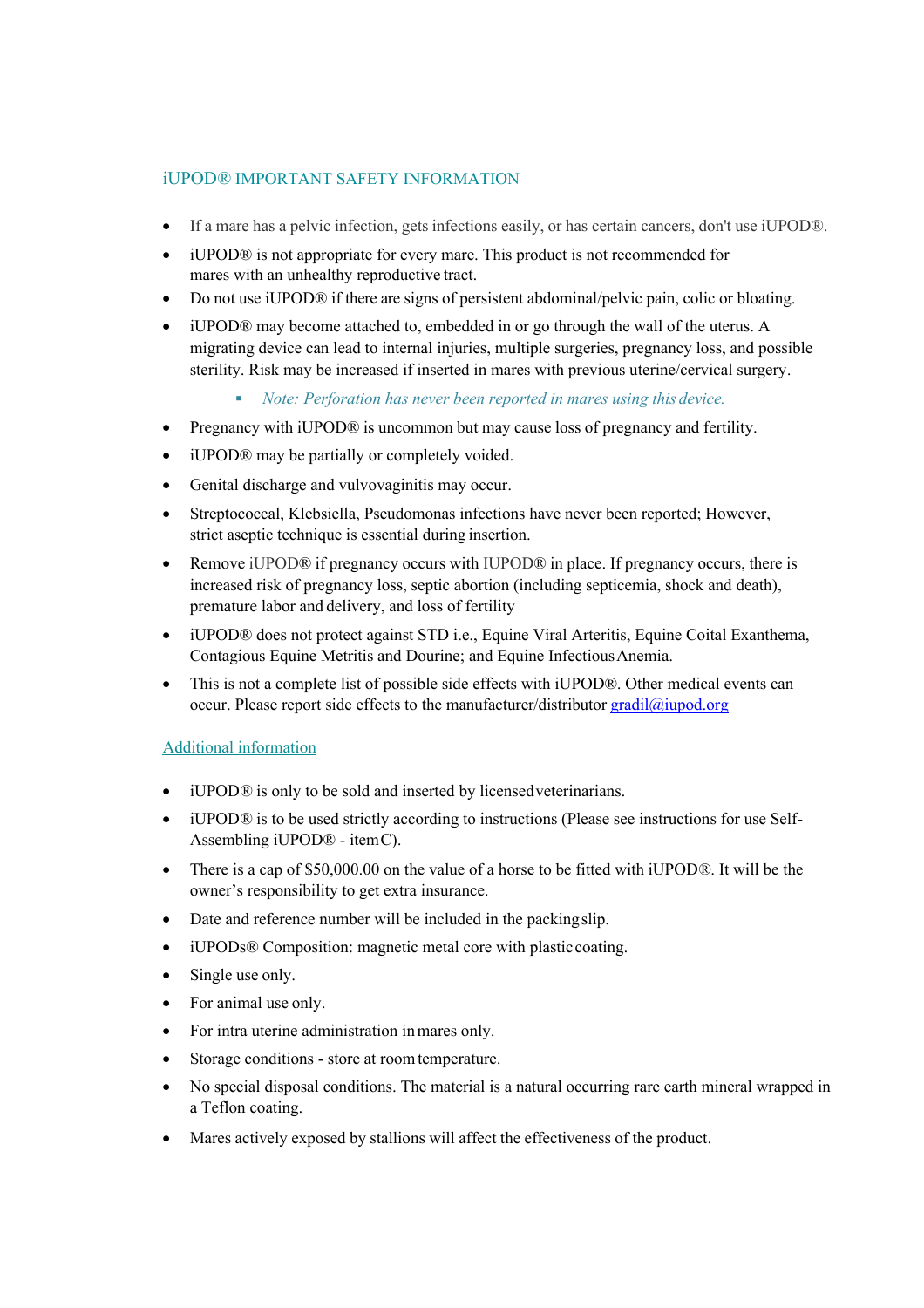# **INFORMATION FOR MARE OWNERS**

- iUPOD*®* is only to be sold and inserted by licensedveterinarians.
- iUPOD® is not appropriate for every mare. Share the mare reproductive health history with your veterinarian before placement of iUPOD*®.*
- iUPOD*®* is not recommended for mares with an unhealthy reproductive tract.
- If the mare is intended to be a brood mare, a negative uterine culture is recommended at the time of insertion.
- The iUPOD® may improve performance by reducing the number of heat cycles.
- Only you and your veterinarian can decide if iUPOD® is right for your mare.

# IMPORTANT SAFETY INFORMATION FOR MARE OWNERS

- If the mare has a pelvic infection, get infections easily, or has cancer, don't use iUPOD®.
- If the mare has persistent pelvic or abdominal pain or if iUPOD® comes out, tell your veterinarian.
- If the iUPOD® comes out, use a back-up plan for estrous control.
- iUPOD*®* is designed to be used ONLY in non-pregnant mares.
- The insertion of iUPOD<sup>®</sup> in a pregnant mare may result in loss of pregnancy or fertility.
- A mare with iUPOD*®* may conceive if bred or inseminated.
- iUPOD® does not protect against EIA or STDs.

# **MARE OWNER Q and A**

### **What are the possible side effects of IUPODs**® **and what measures should be taken?**

- Insertion of iUPODs**®** in mares with undiagnosed uterine infections increases the risk of endometritis and pyometra.
- *Endometritis/Pyometra.* Pyometra can cause serious problems such as infertility, or pelvic/abdominal pain that does not go away (a cause/effect attributed to this device has never been reported or proven). Endometritis is usually treated with antibiotics and prostaglandins. More serious cases of pyometra may require surgery. A hysterectomy (removal of the uterus) is sometimes needed. In rare cases, infections that start as endometritis can even cause death. *This condition has never occurred after extensive use of the device for the last 5 years.*
- Tell your veterinarian if you see any of these signs of endometritis/pyometra: unusual vaginal discharge, abdominal pain, or fever.
- Life-threatening infection. Life-threatening infection can occur within the first few days after the iUPOD® is placed. Call your Veterinarian immediately if the mare develops severe pain or fever shortly after the iUPOD® is placed.
- iUPOD® may become attached to (embedded) or go through the wall of the uterus. This is called perforation. If this occurs, iUPOD® may no longer modulate/affect the estrous cycle.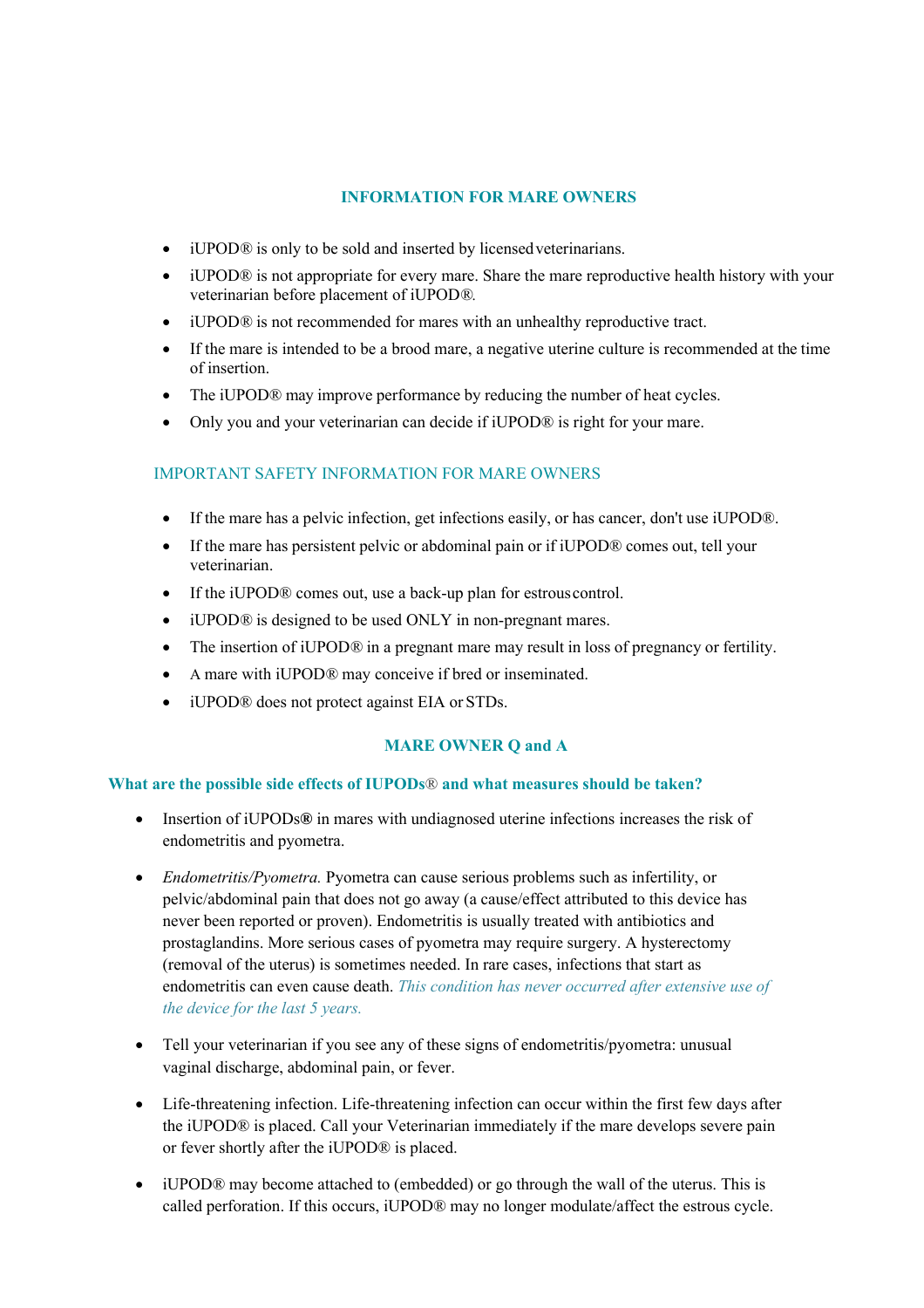If perforation occurs, iUPOD® may move outside the uterus and can cause internal scarring, infection, or damage to other organs, and the mare may need surgery to have the device removed. The iUPOD® may attach to or go through the uterus and cause other problems.

- Perforation has never been reported. Nonetheless it is a possibility.
- Pain, bleeding or incoordination may occur during and after placement. If these symptoms do not stop 30 minutes after placement, iUPOD® may not have been placed correctly. Your Veterinarian should examine the mare to see if the iUPOD® needs to be removed or replaced.

# **After the iUPOD**® **has been inserted, when should the mare owner call the veterinarian?**

- Call your veterinarian if you have any concerns about the iUPOD®. **Be sure to call if you**:
	- Think the mare was bred and is pregnant.
	- Have unusual vaginal discharge.
	- Have unexplained fever, discomfort or signs of colic.
	- Might have been exposed to sexually transmitted infections (STIs).
	- § Have severe vaginal bleeding or bleeding that lasts a longtime.

### **What if the mare becomes pregnant while using iUPOD**®**?**

- If a mare is bred and gets pregnant while using an iUPOD<sup>®</sup> it will be very unlikely (due to anatomical conformation in these species compared to primates) that an ectopic pregnancy will occur. This condition has never been confirmed to occur in mares. However, unusual vaginal bleeding or abdominal pain may be a sign of ectopic pregnancy which is a medical emergency that often requires surgery. Ectopic pregnancy can cause internal bleeding, infertility, and even death.
- There are also risks if the mare gets pregnant while using an iUPOD®. Loss of pregnancy and premature delivery can occur with pregnancies that continue with an intrauterine device. Because of this, your veterinarian may try to remove the device, even though removing it may cause loss of pregnancy. If the iUPOD® cannot be removed, talk with your veterinarian about the benefits and risks of continuing the pregnancy.
- If the mare continues the pregnancy, see your veterinarian regularly. Call your veterinarian right away if the mare develops fever, cramping, pain, bleeding, vaginal discharge, or fluid leaking from the vagina. These may be signs of infection. It is not known if iUPODs® can cause long-term effects on the fetus if it stays in place during a pregnancy.

### **These are not all the possible side effects of iUPOD**®. **For more information ask your Veterinarian.**

**iUPOD**® **will not work for every mare. Results may vary.**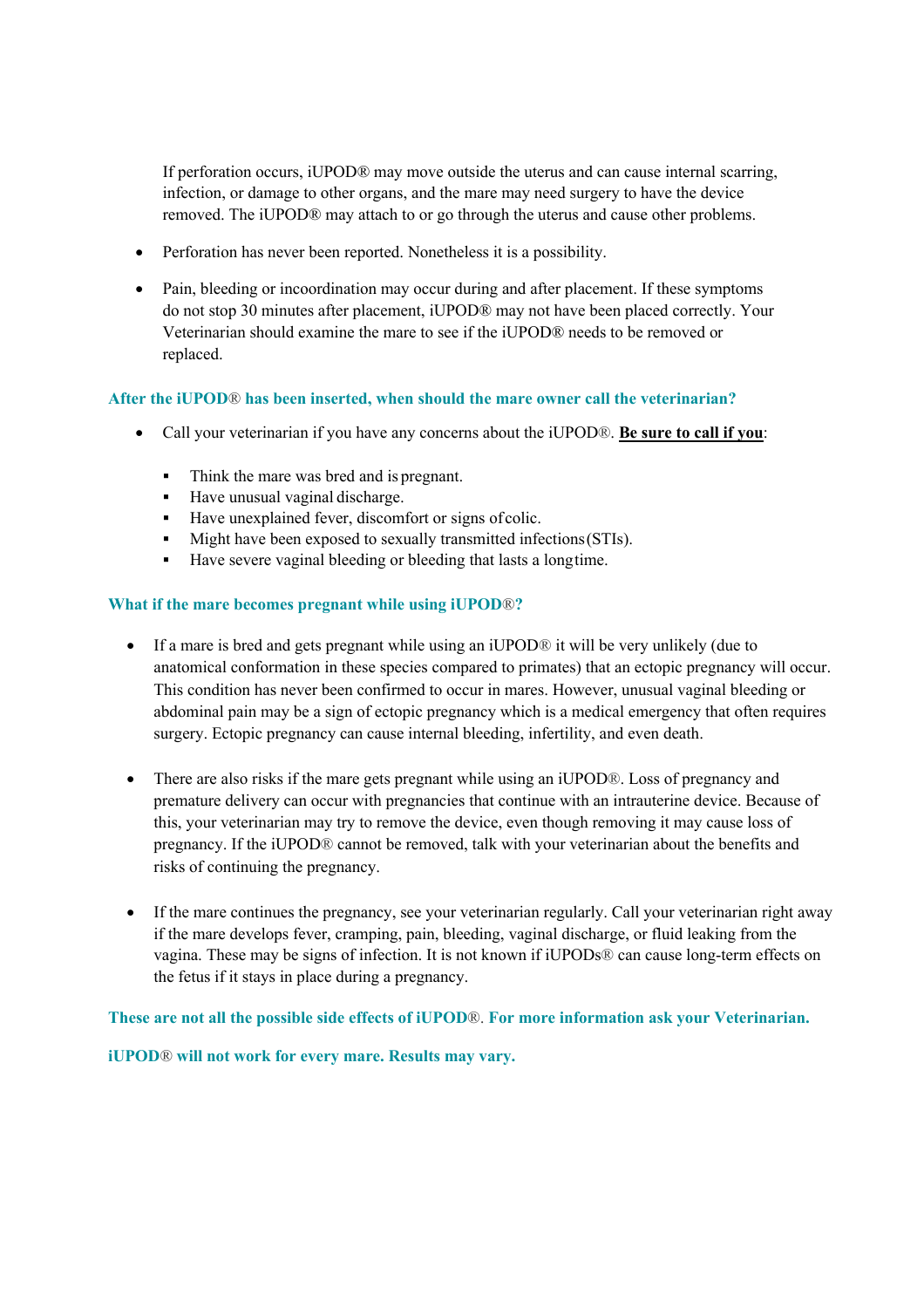# **PRODUCT INFORMATION FOR VETERINARIANS**

# **Further information on iUPOD®**

# *Contra-indications*

### **Absolute contra-indications**

Infection, pregnancy, uterine factors and gynecological cancers.

### Infection

- History of pyometra, purulent cervicitis with signs of persistent infection Not a candidate for the device!
- History of endometritis the device may be inserted 3 months after infection, if there are no signs of persisting infection. Bi-monthly uterine ultrasound monitoring is recommended. If signs of recurring infection, retrieve the device immediately and treataccordingly.
- Septic abortion or postpartum endometritis in the previous 3 months.
- Endometritis, chronic infections and STDs. Recent exposure to STDs (CEM -Taylorella equigenitalis, EVA, Dourine, Coital exanthema, Klebsiella pneumoniae and Pseudomona aeruginosa). Sexually transmitted endometritis can occur in any mare that is bred with semen contaminated with the incriminated organism. Bacteria (S. Zooepidemicus, E. Coli) yeast, fungi, and contaminants such as feces and urine are cleared from the uterus by a combination of cellular (neutrophils and phagocytes) and immunological processes (IgG, IgA and opsonization) that kill bacteria. If one of these processes malfunction the mare may not be able to overcome the infection. Indeed, in susceptible mares to endometritis, uterine defense mechanisms involving phagocytosis and opsonization by neutrophils, local synthesis of antibodies, mucociliary activity, vascular and myoelectric activity permeability are compromised, leading to fluid accumulation in response to inflammation, and infertility.
- Abnormalities of the cervix (adhesions or inflammation). Pyometra itself maybe a predisposing cause of cervical inflammation and adhesions.
- Older mares prone to uterine infections (through poor functional bacterial protection or due to inadequate natural uterine defense mechanism or both, are more susceptible and therefore, are not candidates for this device.
- The risk of endometritis in association with an iUPOD® is related to the insertion.
- The risk is higher than baseline for the first 3 weeks post-insertion, then should return to normal baseline levels after this.

### Pregnancy

- Prior to insertion of the device confirm that the mare is not infoal.
- Devices should be removed prior to attempting to get the mare infoal.
- The presence of the device may result in early embryonic loss or abortion.

### Removal and return to fertility

• Evidence suggests that the iUPOD® does not delay return to fertility after removal. The iUPOD® should be removed with estrus. https://doi.org/10.1016/j.jevs.2019.02.009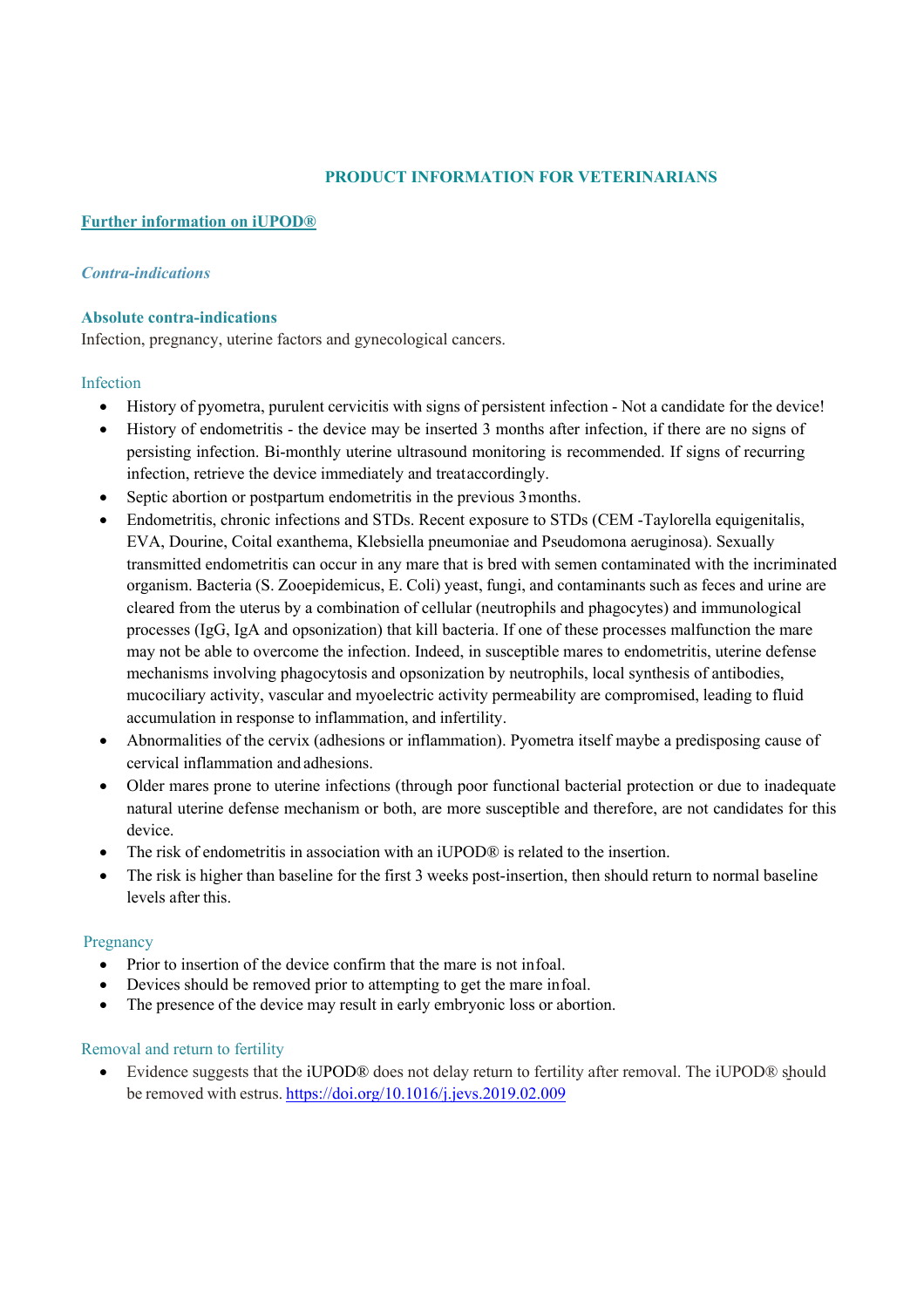# Uterine factors

- Severe cervical stenosis.
- Uterine abnormality distorting the uterine cavity Endometrial cysts, tumors.
- The device may be expelled, but may also be less effective (e.g., if placed in the cervix).
- Ovarian, cervical or endometrial tumors.
- Undiagnosed irregular vaginal bleeding/suspicion of genital malignancy.

# Gynecological cancers

- Uterine masses caused by hematomas, abscesses, or neoplasia (leiomyoma, adenocarcinoma), or cysts. Because uterine lymphatics are responsible for removing particulate material, the initiating factor in cyst development may be lymphatic damage that results in lymphatic accumulation and endometritis. The presence of a single large cyst near the tip of a uterine horn may be the result of trauma at the previous foaling. If the cyst locates to the myometrium, the seromuscular wall may be thinned on both its luminal and seromuscular aspects. The thin seromuscular wall of the cyst could fail, resulting in spillage of cyst fluid into the peritoneum and potentially peritonitis and uterine adhesions. Even if the cyst can be safely drained or ablated by heat, the thinned uterine wall could rupture at a subsequent foaling.
- After partial hysterectomy for treatment of mares with large intramural uterine cysts.

# **Other factors**

- Previous history of bacterial endocarditis.
- Significant immunosuppression.

# **Relative contra-indications - usable with caution**

- Nulliparous, young age i.e.,  $<$  2 years of age.
- Definite history of pelvic infection.
- Congenital abnormality of uterus, with marked distortion of the cavity.
- High risk of STI.
- Known EVA infection.
- Mare has a prosthesis which could be compromised by blood-borne infection.
- Between 48 hours and 4 weeks post pregnancy termination: the chances of expulsion post insertion are slightly increased in this period. It is recommended that the iUPOD® should only be inserted at this time if the client finds no other method acceptable and the operator is experienced.
- Pain during insertion is associated with a higher failurerate.
- Other factors relate to the experience of theveterinarian.
- Difficulties include problems passing the applicator or iUPOD® through the cervix and immediate expulsion.
- Age and time since last delivery increase theproblems.
- Maiden mares are more likely to experience failed insertion, as the cervix is often more tightly closed, and the procedure more painful/less welltolerated.

# Syncope

- Syncope may be experienced at insertion secondary to vagal stimulation from the cervix.
- Bradycardia can occur especially in maidenmares.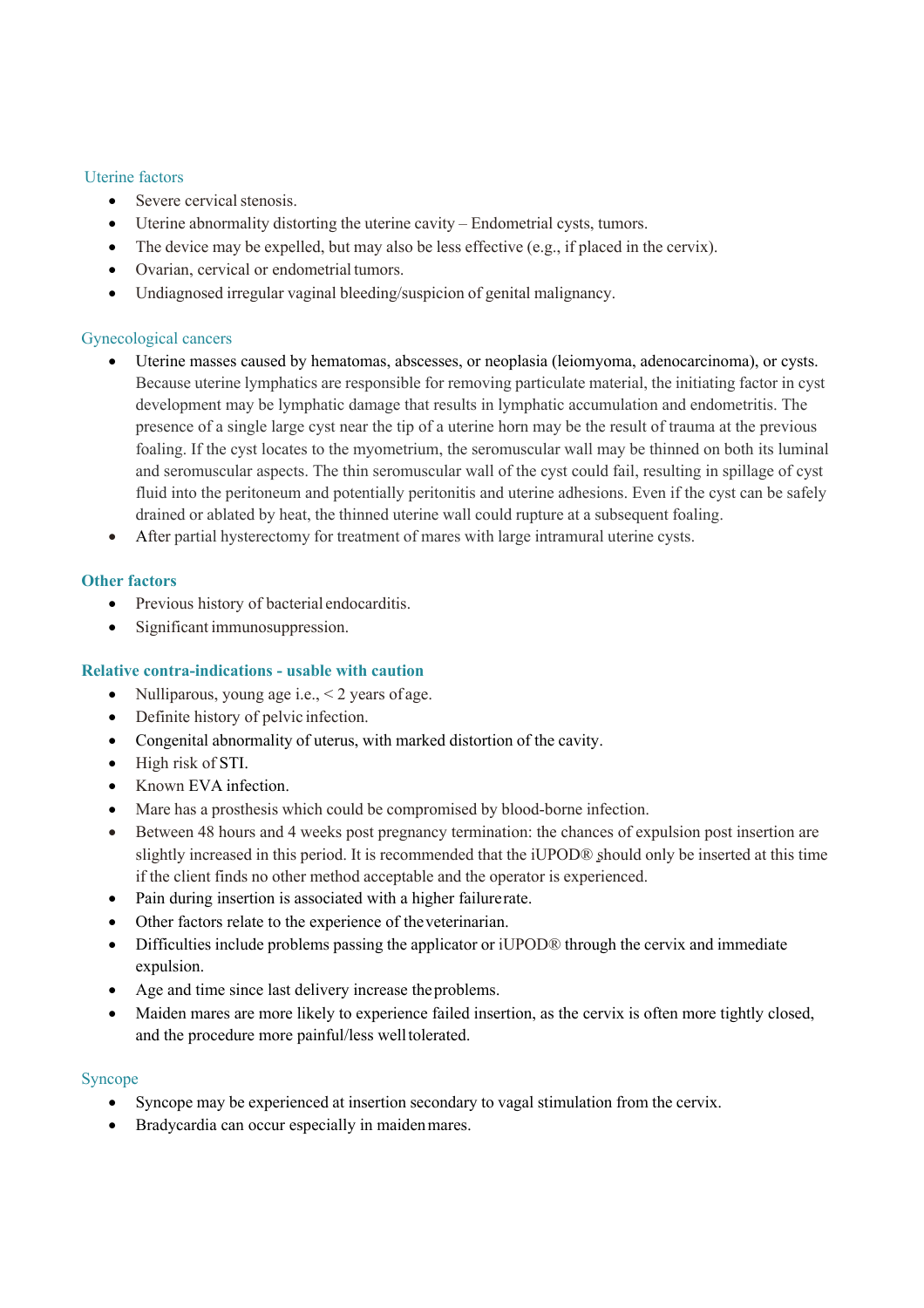### Suspected perforation at insertion

- The rate of perforation in experienced operators has not been reported per 1,000 insertions.
- The risk of perforation, whilst still small, may increase in lactating mares.

### Expulsion

- This can occur immediately. It is more likely where the procedure is less well tolerated in maiden mares but is also related to the skill of the operator.
- Most commonly in the first 4 weeks post insertion. Client may be unaware that expulsion has taken place.
- Expulsion is more common with younger mares and maiden mares.
- Expulsion is most likely to occur in the first 72 hours post-insertion and may in some cases relate to a widened cervical os.
- Maiden mares with painful estrus are more likely to void the device.

### **Other considerations**

### Altered or abnormal bleeding

- The heavy bleeding should make the clinician consider the possibility of early pregnancy at the time of insertion.
- Abnormal bleeding beyond the first six months after insertion requires investigation for gynecological pathology.

#### Pelvic infection

- This is most strongly related to the insertion procedure and to the background risk of STIs.
- There is an increase in risk of PID in the first 3 weeks following insertion.
- If pelvic infection is suspected in a mare using an iUPODs® then antibiotics should be started.
- The device does not need to be removed unless symptoms fail to resolve within 72 hours.
- Follow up reproductive evaluation is recommended.
- Actinomyces-like organisms (ALOs): Infections are mainly caused by opportunistic or commensal microorganisms, e.g., Proteus spp., Citrobacter spp., of the female genital tract and have been identified in mares with and without iUPODs®. Their role in infection in mares using intrauterine iUPOD® is not clear.
- If ALOs are seen on a swab or smear, removal of the device is not indicated if the mare is asymptomatic.
- If symptoms of pelvic pain occur in conjunction with the presence of uterine infection removal of the device may be advisable.
- Other microorganisms like Taylorella equigenitalis, Klebsiella pneumoniae and Pseudomona aeruginosa are transmitted through venereal route. Regarding fungal endometritis, the most common fungi include Candida and Aspergillus. These microorganisms cause infertility as a result of repeated inseminations/treatments during the breeding season and proliferate when the natural immune system is weakened in mares with advanced age and multiparous, or after repeated use of antibiotics.

#### Post-insertion advice

• Check if the mare has recovered well enough toleave.